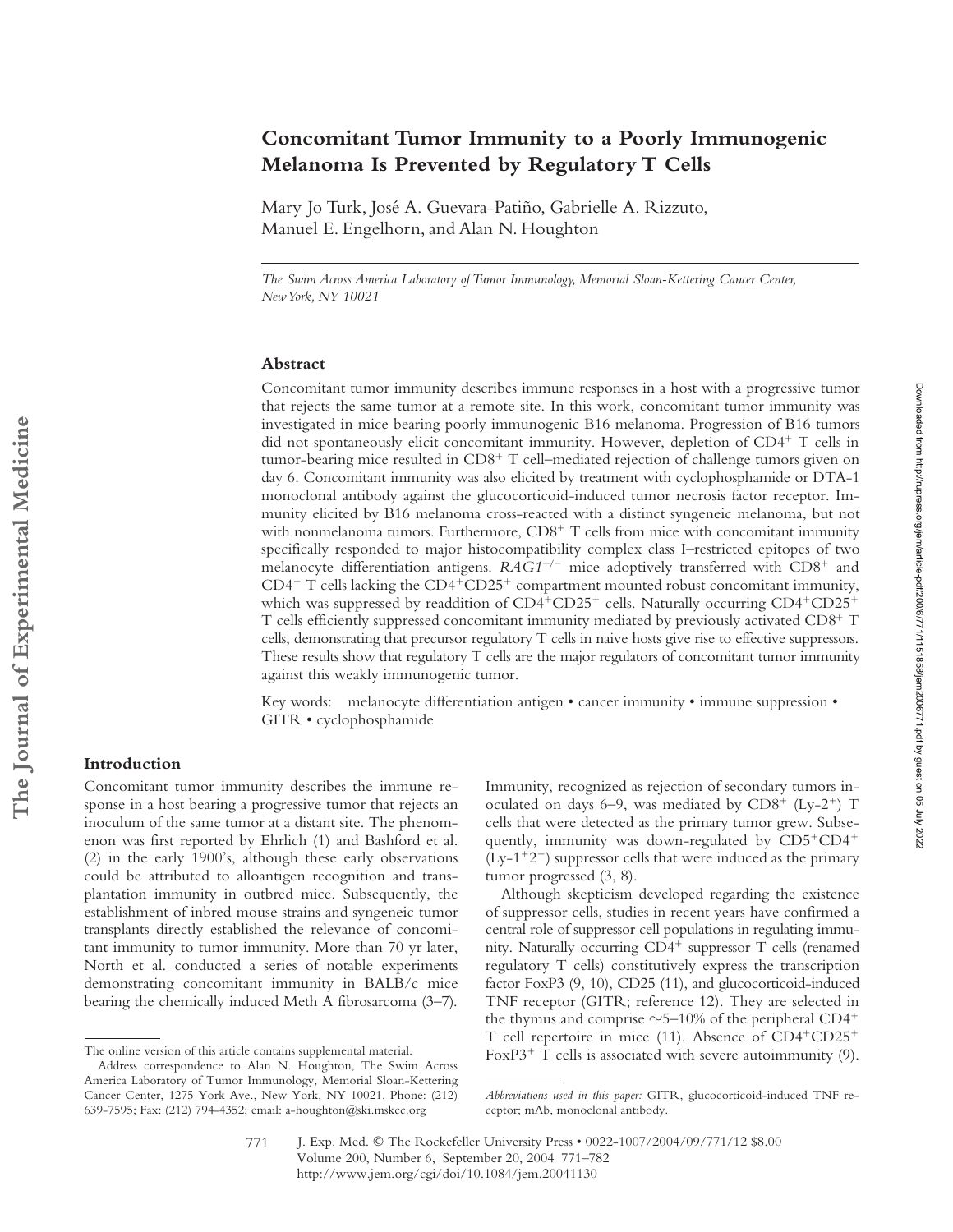It has been proposed that mechanisms underlying autoimmunity and tumor immunity are linked (13). In fact, carefully timed depletion of  $CD25<sup>+</sup>$  T cells has been shown to enhance tumor immunity and autoimmunity in both immunized and naive mice (14, 15). In addition to naturally occurring  $CD4+CD25+$  regulatory T cells, IL-10–induced Tr1-type cells (16) and NK T cells (17–19) have also been implicated in suppressor functions.

This is an appropriate time to readdress the role of suppressor T cells in the historical context of concomitant tumor immunity. Although strongly immunogenic, carcinogen-induced tumors elicit both concomitant immunity and immune suppression (3, 20), concomitant immunity has not been described for hosts bearing poorly immunogenic tumors of spontaneous origin. The goals of the present paper were twofold: to explore concomitant tumor immunity in the context of a poorly immunogenic tumor and to investigate a role for CD4<sup>+</sup>CD25<sup>+</sup> regulatory T cells or other suppressor T cell populations in this model. For these experiments, we have used B16 melanoma, an extensively studied, poorly immunogenic tumor.

#### **Materials and Methods**

*Mice and Tumors.* All mouse procedures were performed in accordance with institutional protocol guidelines at Memorial-Sloan Kettering Cancer Center (MSKCC) under an approved protocol. C57BL/6J, *RAG1*-- (B6.129S7-*RAG11tm1Mom*/J), and *IL-10<sup>-/-</sup>* (B6.129P2-*Il10t<sup>m1Cgn</sup>*) mice (males, 8–10 wk old) were obtained from The Jackson Laboratory. *CD1<sup>-/-</sup>* mice (21) were donated by M. Exley and S. Balk (Harvard Medical School, Boston, MA) and bred at MSKCC. All tumors were of C57BL/6 origin. The B16F10 mouse melanoma cell line was originally obtained from I. Fidler (M.D. Anderson Cancer Center, Houston, TX) and passaged intradermally in mice four times to ensure reproducible and aggressive intradermal tumor growth (B16). Immunization with  $5 \times 10^7$  irradiated B16 melanoma cells provides no tumor protection, and as few as  $2 \times 10^3$  cells can give rise to tumors. B16-GMCSF was generated by I. Hara and A. Houghton at MSKCC by retroviral transduction of B16F10 with a retroviral vector encoding the gene for mouse *GM-CSF*, using procedures described previously (22). JBRH melanoma was provided by P. Livingston (MSKCC, New York, NY), and Lewis lung carcinoma was acquired from American Type Culture Collection. LiHa fibrosarcoma, a cutaneous tumor induced by dimethylbenzanthrene treatment of an *INK4a<sup>-/-</sup>* C57BL/6 mouse, was provided by T. Merghoub (MSKCC, New York, NY). Cells were cultured in RPMI 1640 medium containing 7.5% FBS. Growth medium for B16-GMCSF cells was supplemented with 1.0 mg/ml G418.

Cells were harvested after limited passage in vitro and were used only if viability was >96%. Tumors were generated by intradermal inoculation of 105 live cells (except for Lewis lung carcinoma, where  $2 \times 10^5$  cells were used). For experiments requiring two tumors on the same mouse, primary tumors were given on the right flank and challenge tumors were given on left flank 6 d later, unless otherwise specified. Growth of secondary tumors was only monitored for those mice that supported growth of primary tumors. Tumor diameters were measured approximately every other day, and mice were killed when one of the tumors ulcerated, reached a maximum diameter of 1 cm, or when mice showed discomfort.

*Monoclonal Antibody (mAb) and Drug Treatments.* All treatments were administered by intraperitoneal injection. Mice were depleted of CD4<sup>+</sup> and CD8<sup>+</sup> T cells by injection with 250  $\mu$ g GK1.5 and 2.43 monoclonal antibodies, respectively (bioreactor supernatants). NK cells were depleted by injection with 500  $\mu$ g PK136 mAb to NK1.1. Antibodies were injected on days 4, 10, and 17 after the primary tumor inoculation (unless otherwise specified), and flow cytometry was used to confirm  $>98\%$  depletion of target cells for at least 7 d after injection. For in vivo GITR stimulation, 1 mg of affinity-purified DTA-1 mAb (DTA-1 hybridoma was a gift from S. Sakaguchi, Kyoto University, Kyoto, Japan) was injected at the specified time points. Cyclophosphamide (Sigma-Aldrich) in PBS was administered in a single dose of 150 mg/kg as described previously (23) at specified time points.

*Peptides and ELISPOT Assay.* Peptides were synthesized by Genemed Synthesis, Inc. and used at  $>80\%$  purity, as confirmed by HPLC. Peptides from dopachrome tautomerase/tyrosinaserelated protein 2 (DCT):  $\text{DCT}_{181\text{-}188}$  (24) and  $\text{DCT}_{363\text{-}371}$  (unpublished data), are restricted by  $K^b$ . The gp100/pmel 17 peptide  $gp100_{25-33}$  (25) is restricted by D<sup>b</sup>. A nine–amino acid sequence from mouse prostate-specific membrane antigen was mutated at an anchor residue for optimized strong binding to  $D^b$  and was used as an irrelevant peptide control.

Multiscreen-IP plates (Millipore) were coated with  $100 \mu l$ anti-mouse IFN- $\gamma$  antibody (10 mg/ml; clone AN18; Mabtech) in PBS, incubated overnight at  $4^{\circ}$ C, washed with PBS to remove unbound antibody, and blocked with RPMI 1640 plus 7.5% FBS for 2 h at  $37^{\circ}$ C. CD8<sup>+</sup> T cells were harvested from pooled spleen and inguinal lymph nodes of killed mice (10 mice/group), purified using anti-CD8 MACS magnetic beads (Miltenyi Biotec), and plated at a concentration of  $2 \times 10^5$  cells/well. For antigen presentation,  $2 \times 10^4$  irradiated B16 cells or EL-4 leukemia cells (American Type Culture Collection) that had been pulsed with 10  $\mu$ g/ml peptide for 1 h were added to a final volume of 100  $\mu$ l/well. After incubation for 20 h at 37°C, plates were extensively washed with PBS plus 0.05% Tween and incubated for 2 h at  $37^{\circ}$ C with 100 µl/well biotinylated antibody against mouse IFN-γ (2 mg/ml; clone R4-6A2; Mabtech). Spot development was performed as described previously (26). Spots were counted with an automated ELISPOT reader system with KS 4.3 software (Carl Zeiss MicroImaging, Inc.).

Concomitant Immunity in RAG1<sup>-/-</sup> Hosts, after Adoptive Transfer. Naive T cell populations were freshly isolated from spleens of C57BL/6J untreated donor mice. All cells were purified using MACS magnetic beads, according to the manufacturer's instructions (Miltenyi Biotec).  $CD8<sup>+</sup>$  and  $CD4<sup>+</sup>$  populations were purified by positive selection, and CD4+CD25+ and CD4+CD25populations were purified in two steps, by negative and positive selection (mouse regulatory T cell isolation kit; Miltenyi Biotec). Cell purity of  $>90\%$  for all populations was confirmed by flow cytometry. Purified lymphocytes were transferred intravenously into five groups of 15 RAG1<sup>-/-</sup> recipient mice/group. Recipients received either 6  $\times$  10<sup>6</sup> CD8<sup>+</sup> T cells alone, or 6  $\times$  10<sup>6</sup>  $CD8<sup>+</sup>$  T cells mixed with each of the following:  $10<sup>7</sup>$  CD4<sup>+</sup> T cells,  $10^6$  CD4<sup>+</sup>CD25<sup>+</sup> T cells, or  $9 \times 10^6$  CD4<sup>+</sup>CD25<sup>-</sup> T cells. 1 d after reconstitution, *RAG1*-- mice were challenged with  $0.75 \times 10^5$  B16 cells in the right flank, followed 6 d later by an identical inoculum in the left flank.

Adoptive Transfer of Immunity and Suppression. CD8<sup>+</sup> T cell donor mice were inoculated with  $10<sup>5</sup>$  live B16 cells in the right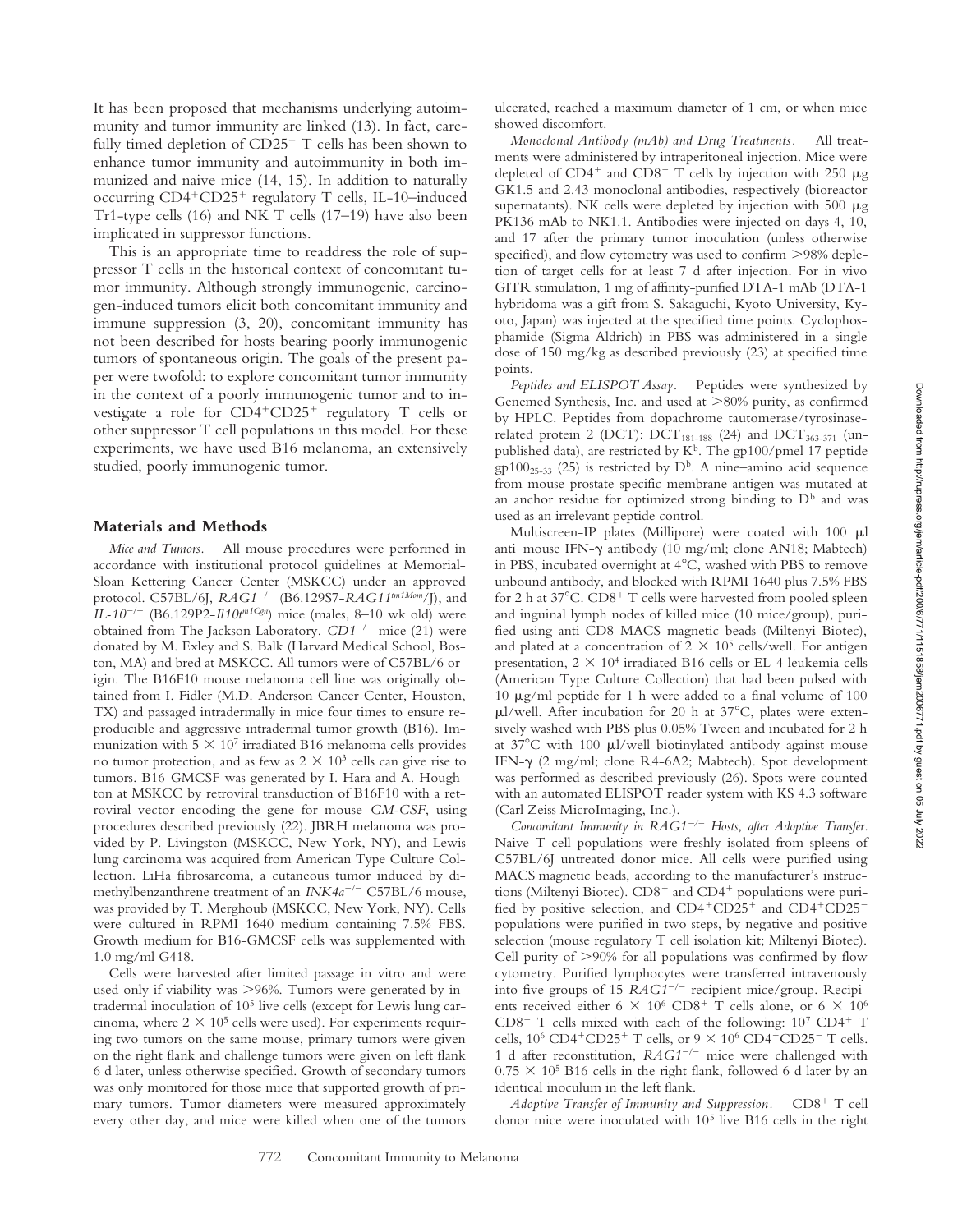flank followed 6 d later by an identical inoculum in the left flank, and CD4 depletion on days 4 and 10. 12 d after primary tumor inoculation,  $CD8<sup>+</sup>$  T cells were isolated from pooled spleen and tumor-draining lymph nodes. All cells were purified using MACS magnetic beads, as described before, and adoptive transfer was conducted with fresh unstimulated cells.  $CD8<sup>+</sup>$  T cell purity was 93%, as determined by flow cytometry, and  $\sim$ 10<sup>7</sup> CD8<sup>+</sup> T cells were obtained from each immunized donor. For adoptive transfer of immunity,  $10^7$  CD8<sup>+</sup> T cells were injected intravenously into *RAG1<sup>-/-</sup>* recipients (10 mice/group). A separate group of mice received  $10^7$  CD8<sup>+</sup> T cells taken from naive C57BL/6J mice, as a negative control.

Naive  $CD4+CD25+T$  cells were isolated from spleens of untreated C57BL/6J mice, whereas tumor-bearing  $CD4+CD25+$ and CD4<sup>+</sup>CD25<sup>-</sup> T cells were isolated from combined spleen and tumor-draining lymph nodes of mice bearing day-12 B16 tumors. Purity of CD4<sup>+</sup>CD25<sup>+</sup> and CD4<sup>+</sup>CD25<sup>-</sup> T cells was 85 and 95%, respectively, as determined by flow cytometry. For adoptive transfer of suppression, groups of *RAG1<sup>-/-</sup>* recipients (10 mice/group) were intravenously injected with 107 immune  $CD8<sup>+</sup>$  T cells combined with each of the following putative suppressor populations:  $8 \times 10^5$  naive CD4<sup>+</sup>CD25<sup>+</sup> T cells,  $8 \times 10^5$ CD4<sup>+</sup>CD25<sup>+</sup> T cells from tumor-bearing mice, or 5  $\times$  10<sup>6</sup> CD4<sup>+</sup>CD25<sup>-</sup> T cells from tumor-bearing mice. All mice were challenged with 105 B16 cells 1 d after adoptive transfer, and tumor growth was monitored for 60 d.

*Statistical Calculations.* To determine significant differences between different groups of mice with respect to tumor-free survival, log rank analysis (comparisons pooled over strata) of Kaplan-Meier data was conducted using SPSS 10.0 software for Windows. Statistical differences between tumor sizes and groups of wells in ELISPOT assay were determined by two-tailed Student's *t* test.

*Online Supplemental Material.* Fig. S1 shows growth of B16 primary and secondary tumors in CD1<sup>-/-</sup> and IL-10<sup>-/-</sup> mice. Online supplemental material is available at http://www.jem. org/cgi/content/full/jem.20041130/DC1.

# **Results**

*Concomitant Immunity to Poorly Immunogenic B16 Can Be Elicited by Tumor GM-CSF Expression and/or CD4 T Cell Depletion.* To determine if concomitant immunity is elicited by a poorly immunogenic tumor, B16 tumors were inoculated in the right flanks of C57BL/6 hosts, and 3, 6, 9, or 12 d later, an identical inoculum was given in the opposite flank. At all time points, mice with progressive primary tumors supported growth of challenge tumors at rates comparable to naive control mice. Out of a total of 156 mice bearing primary tumors, from six independent experiments, 148 supported normal growth of secondary tumors (Fig. 1 A and not depicted). A similar lack of immunity against a secondary tumor was observed when primary tumors were ligated or surgically excised, and when mice received primary and/or challenge inoculations in the footpad (unpublished data).

Because growth of B16 tumors did not induce concomitant immunity under any of these conditions, we used B16 cells stably transduced with *GM-CSF* (B16-GMCSF) as a potential positive control. Immunization of mice with irradiated B16 cells transduced with GM-CSF (including our B16-GMCSF cell line) has been shown to confer protection against B16, demonstrating that these cells are highly immunogenic compared with their wild-type counterparts (references 14, 27 and unpublished data). To determine if this strongly immunogenic tumor primes concomitant immunity to B16, 10<sup>5</sup> live B16-GMCSF cells were inoculated in mice, and wild-type B16 challenge tumors were given 6 d later on the opposite flank. As shown in Fig. 1 B, B16- GMCSF tumors protected  $\sim$ 70% of mice from challenge tumors (in three independent experiments, a total of 30 out of 44 mice were protected), reinforcing the conventional



B16 melanoma can be induced by GM-CSF expression in tumor cells and/ or by  $CD4^+$  T cell depletion. C57BL/6 mice (10–15/group) were inoculated with B16 cells (A and C) or B16- GMCSF cells (B and D) in the right flank. 6 d later, mice were challenged with B16 cells in the left flank, and growth of primary and challenge tumors was monitored. In each panel, the left graph represents growth of primary tumors, the middle graph depicts growth of challenge tumors, and the right graph shows growth of the challenge tumor inoculum given in naive mice. Mice were either left untreated (A and B) or treated (C and D) with GK1.5 CD4 depleting antibody on days 4, 10, and 17 relative to primary tumor inoculation (arrows). Significance for each group was determined by log rank analysis comparing growth of challenge tumors in tumorbearing mice versus naive mice. (A)  $P =$ 0.145; (B)  $P = 0.014$ ; (C)  $P = 0.001$ ; (D)  $P = 0.0002$ . Results are shown for representative experiments.

Figure 1. Concomitant immunity to

773 Turk et al.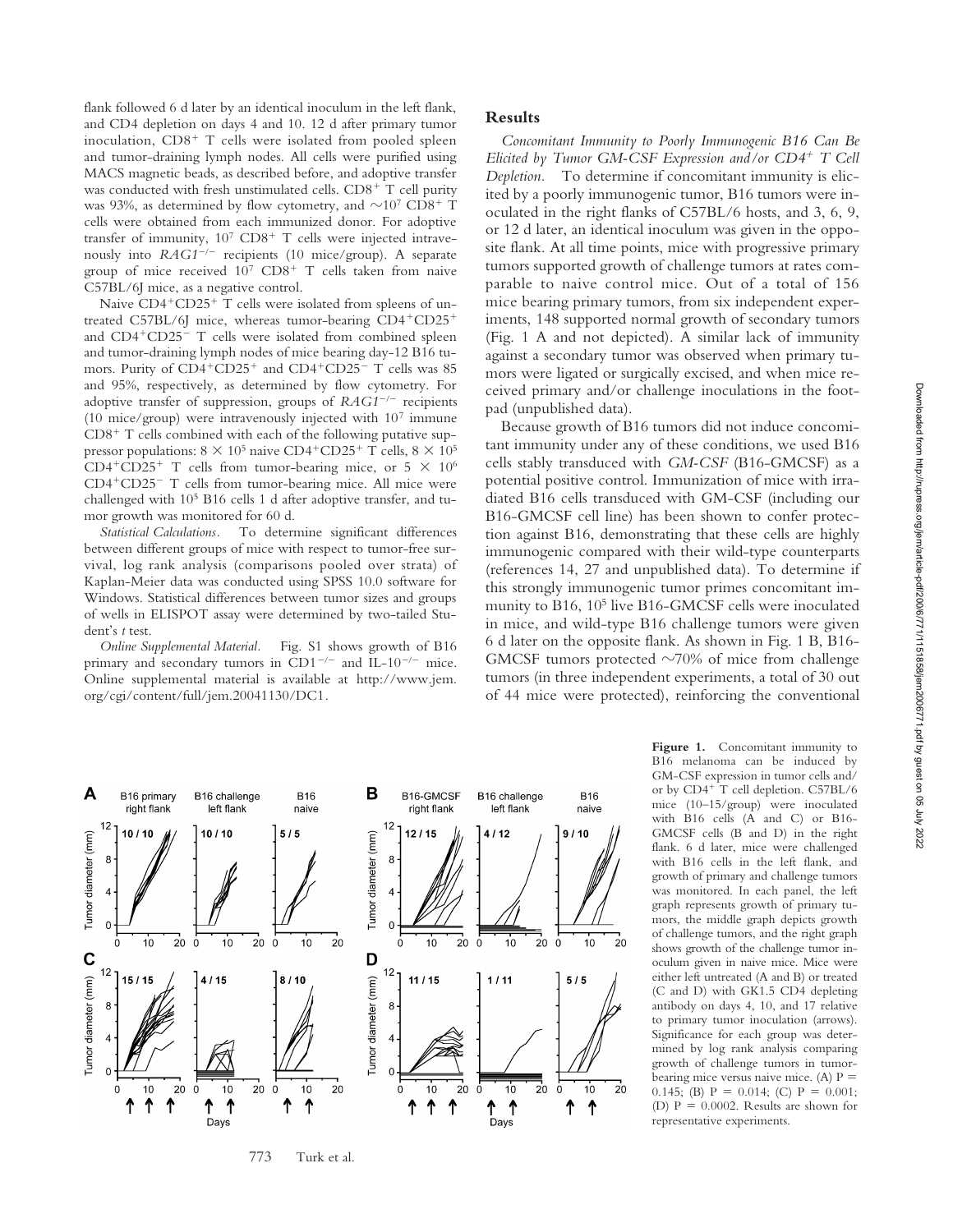belief that immunogenic tumors effectively prime concomitant immunity, and showing that a strongly immunogenic priming tumor can elicit immunity against a weakly immunogenic challenge tumor.

The studies by North et al. showed that growth of immunogenic Meth A fibrosarcoma induced potent concomitant immunity, followed by loss of immunity around day 12, due to appearance of  $CD4^+$  suppressor cells  $(3, 8)$ . Because no concomitant immunity was observed at any time point in B16 growth, we hypothesized that a population of  $CD4<sup>+</sup>$  suppressor cells might be functional at an earlier stage. To test this possibility, mice bearing primary tumors were depleted of  $CD4^+$  cells beginning 4 d after primary tumor inoculation and continuing throughout tumor growth. This approach could deplete putative suppressors, along with helper T cells and other  $CD4^+$  positive cells, while potentially preserving a window for early T cell help.

In mice bearing wild-type B16 primary tumors, CD4 depletion slightly reduced growth of primary tumors, but also induced significant concomitant immunity, protecting  $\sim$ 70% of primary tumor-bearing mice from secondary tumors (Fig. 1 C); in a total of seven experiments, 59 out of 89 mice completely rejected secondary tumors, and 9 mice had secondary tumors that grew to a palpable size and regressed around day 12. CD4 depletion also augmented concomitant immunity induced by B16-GMCSF (in two experiments, 25 out of 30 mice were protected from secondary tumors), and retarded growth of primary B16-GMCSF tumors (Fig. 1 D). These data supported the existence of a  $CD4<sup>+</sup>$  population, present after primary tumor inoculation, which suppresses concomitant immunity to B16.

*CD8 T Cells from Concomitantly Immune Mice Recognize Melanocyte Differentiation Antigens and Adoptively Transfer Tumor Immunity.* Because previous studies have shown that concomitant immunity is a  $CD8<sup>+</sup>$  T cell–dependent phenomenon, we wanted to determine if this convention also held true for our models. Therefore, upon induction of concomitant immunity by tumor inoculation and CD4 depletion, we evaluated the effects of CD8 codepletion. Compared with immune controls, challenge tumors grew rapidly in CD8-depleted mice, at rates comparable to unimmunized mice, indicating that concomitant immunity is CD8 dependent (Fig. 2). This was true of mice bearing either B16 or B16-GMCSF primary tumors. Primary tumor growth rates also increased in CD8-depleted mice, demonstrating that effects on primary tumors are also CD8 dependent.

At this point, having established concomitant immunity in the B16 and B16-GMCSF models, we conducted all subsequent experiments with wild-type B16 tumors. This model would allow the identification of relevant immune responses using unmanipulated tumor cells.

Our original schedule for CD4 depletion was based on the assumption that CD4 help might be required for early





Figure 2. Concomitant tumor immunity is dependent on CD8<sup>+</sup> cells. C57BL/6 mice (5–15/group) were inoculated with B16 cells (A) or B16- GMCSF cells (B) in the right flank, followed 6 d later by B16 cells in the left flank. In addition, all mice received CD4-depleting antibody on days 4 and 10 to induce concomitant immunity. In each panel, the left graph depicts growth of primary tumors and the right graph depicts growth of challenge tumors in the same mice. The two bottom panels show tumor outgrowth in mice coinjected with CD8-depleting antibody (arrows). Significance for each group was determined by log rank analysis comparing growth of challenge tumors in CD8-depleted versus nondepleted mice. (A)  $P = 0.0892$ ; (B)  $P = 0.0022$ .

Figure 3. Priming of concomitant immunity is less effective in mice lacking  $CD4^+$  T cell help. Mice (15/group) were inoculated with B16 cells in the right flank, followed 6 d later by an identical inoculum in the left flank. Mice received intraperitoneal injections of CD4-depleting antibody on days -2, 4, 10, and 17 (A, arrows) or days 4, 10, and 17 (B). In each panel, the left graph represents growth of primary tumors, the middle graph represents growth of challenge tumors, and the right graph represents growth of the challenge tumor inoculum given in naive mice.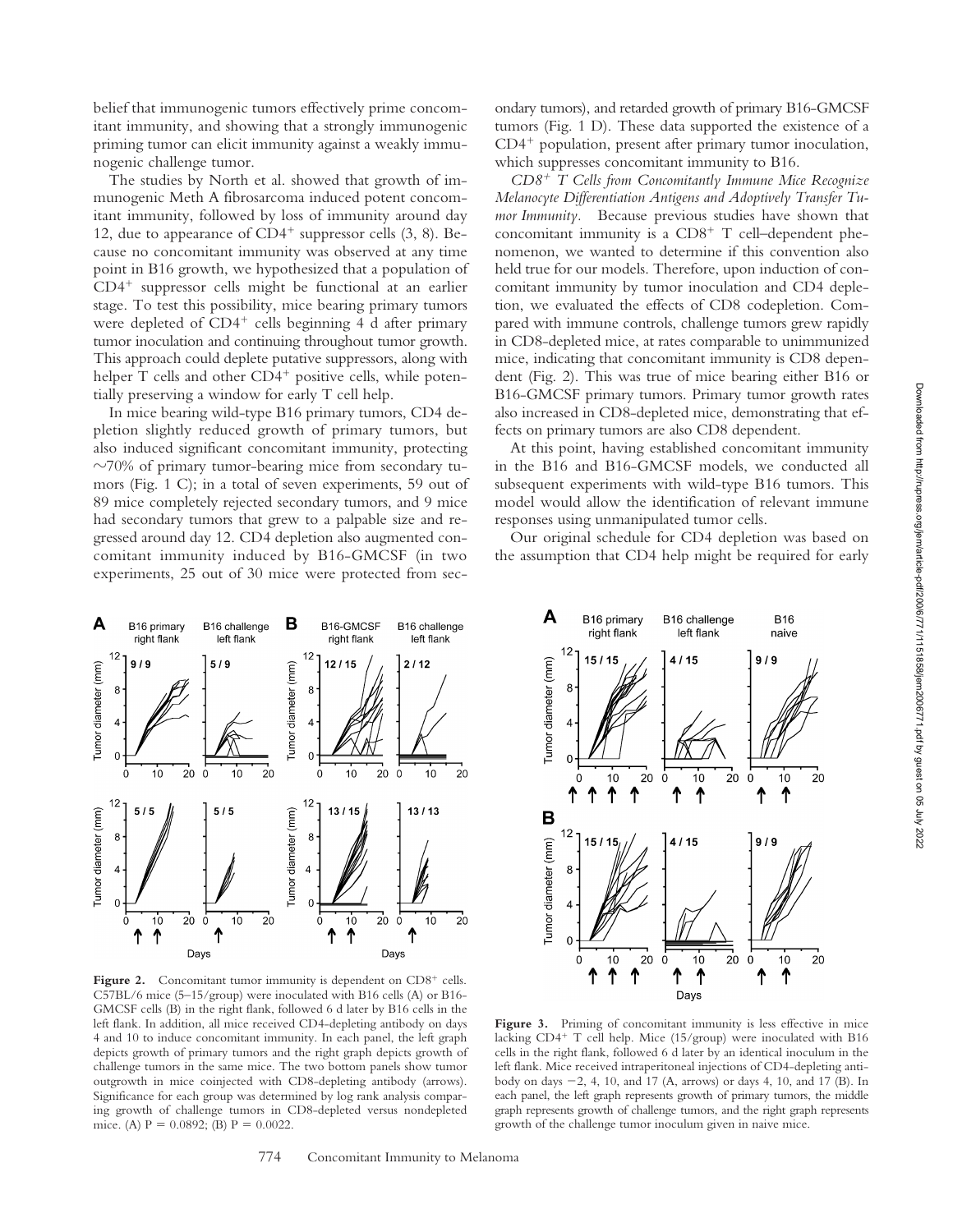

**Figure 4.** Concomitant immunity to B16 is shared with JBRH melanoma, but not with Lewis lung carcinoma or LiHa fibrosarcoma. Mice were inoculated (left flank) on day 0 with either Lewis lung carcinoma (A), LiHa fibrosarcoma (B), or JBRH melanoma (C). Mice were either untreated; depleted of CD4<sup>+</sup> T cells on days -2, 4, and 11; or depleted of CD4<sup>+</sup> T cells on days  $-2$ , 4, and 11 and inoculated with B16 tumors (right flank) on day  $-6$  to induce concomitant immunity. Tumor diameter represents the mean of the greatest diameters ( SEM) for 15 mice/ group. For JBRH tumors, the difference between mean sizes in naive versus B16 tumor-bearing mice was statistically significant ( $P < 0.05$ ; by two-tailed Student's *t* test) at all time points between days 12 and 20.

priming of concomitant immunity. To assess this possibility, the CD4-depleting antibody was also administered beginning 2 d before primary tumor inoculation, to ensure  $CD4^+$  T cell absence throughout tumor progression. Although rejection of secondary tumors by day 18 in these mice (Fig. 3 A) was similar to mice that did not receive the early CD4<sup>+</sup> depletion (Fig. 3 B), a substantial proportion of challenge tumors (7 out of 15) in the early CD4-depleted mice grew to palpable size and later regressed. These results show that priming of concomitant immunity is still possible, but is less efficient in mice deficient in CD4 help at the time of primary tumor challenge.

We investigated the specificity of concomitant immunity to B16. Mice bearing primary B16 tumors and depleted of  $CD4^+$  T cells were challenged with three different syngeneic tumor cell lines: Lewis lung carcinoma, LiHa fibrosarcoma,

and JBRH melanoma. It has been shown previously that Lewis lung carcinoma is subject to immunological rejection after vaccination (28). CD4 depletion alone did not affect the growth of these tumors (Fig. 4). Similarly, CD4 depletion combined with B16 primary tumor growth did not detectably affect growth of Lewis lung carcinoma or LiHa fibrosarcoma (Fig. 4, A and B). However, growth of JBRH melanoma was halted for  $>2$  wk, consistent with the notion that B16 tumors elicit immunity to shared melanoma antigens (Fig. 4 C).

This observation led us to study epitope specificity of  $CD8<sup>+</sup>$  T cells in mice with concomitant immunity. We currently know of 10 epitopes derived from melanocyte differentiation antigens that are presented by MHC class I molecules on B16 cells: 2 from DCT (reference 24 and unpublished data): 1 from gp100 (25), 3 from TYRP-1 (unpublished data), and 4 from tyrosinase (unpublished data).



Figure 5. CD8<sup>+</sup> T cells from concomitantly immune mice recognize epitopes from DCT and gp100 melanocyte differentiation antigens. Mice received (A) inoculation of B16 cells in the right flank followed 6 d later by an identical inoculum in the left flank, (B) inoculation of B16 cells in the right flank combined with CD4 depletion on days 4 and 10, or (C) inoculation of B16 cells in the right flank followed 6 d later by an identical inoculum in the left flank and CD4 depletion on days 4 and 10. 12 d after primary tumor inoculation, CD8+ T cells from spleen and inguinal lymph nodes were tested by IFN- $\gamma$  ELISPOT analysis using as targets either B16 cells or peptide-pulsed EL4 lymphoma cells. Lymph node and spleen cells were pooled from groups of 5–10 mice. Values represent the mean number of spots ( $n = 3-4$  replicates/point)  $\pm$  SD. Asterisks depict statistically significant differences (P < 0.05; by two-tailed Student's *t* test) between T cell responses to target EL4 cells pulsed with relevant versus irrelevant (Irr) peptide; or, for target B16 cells, differences between responses from naive versus tumor-bearing mice.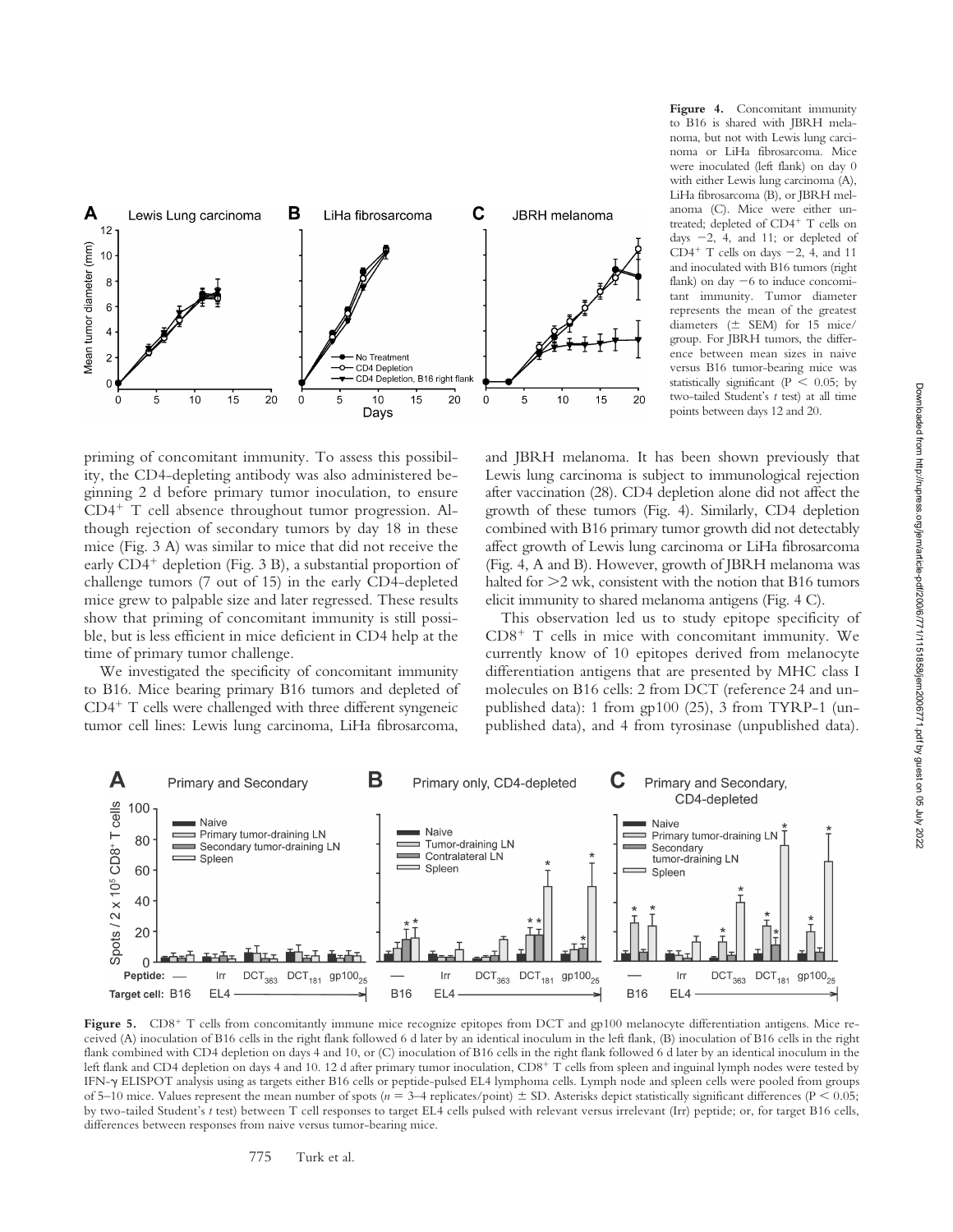These epitopes served as a panel to survey  $CDS^+$  T cell specificity. For these experiments,  $CD8<sup>+</sup>$  T cells were isolated from lymphoid organs of concomitantly immune mice and tested by IFN- $\gamma$  ELISPOT analysis using either B16 cells or EL4 lymphoma cells (the latter pulsed with each of the 10 epitopes) as targets.

6 d after the primary tumor inoculation in CD4-depleted mice, no specific  $CD8<sup>+</sup>$  T cells were detected. On day 12, the mice that did not receive CD4 depletion but bore both primary and secondary tumors still had no detectable response (Fig. 5 A). However, mice that received primary tumors and CD4 depletion had readily detectable CD8<sup>+</sup> T cell responses against  $DCT_{181}$  and gp100<sub>25</sub> peptides, as well as B16 cells (Fig. 5 B). Responding T cell numbers were similar for both epitopes and strongest in the spleen, although significant numbers of  $DCT_{181}$ -specific T cells were also found in tumor-draining and contralateral lymph nodes. Inoculation of a secondary tumor on day 6 not only boosted day-12 T cell responses in spleen and tumor-draining lymph nodes, but also elicited recognition of a third epitope,  $DCT_{363}$  (Fig. 5 C). In no group were responses detected against any of the TYRP-1 or tyrosinase peptides.

To determine if this day-12  $CD8<sup>+</sup>$  T cell population was sufficient for tumor protection, these immune cells were adoptively transferred into  $RAG1^{-/-}$  recipients, which were challenged with B16 on the following day. Although naive  $CD8<sup>+</sup>$  T cells afforded no significant protection, immune  $CD8<sup>+</sup>$  T cells clearly conferred immunity, protecting  $\sim$  50% of recipient mice from tumor growth (Fig. 6).

*Naturally Occurring CD4CD25 Regulatory T Cells Are Required for Suppression of Concomitant Immunity in Mice Bearing Progressive B16 Tumors.* Our initial experiments with CD4 depletion indicated the presence of  $CD4<sup>+</sup>$  sup-



Figure 6. CD8<sup>+</sup> T cells from concomitantly immune donors adoptively transfer immunity to T cell–deficient hosts. Donor C57BL/6 mice were made concomitantly immune by inoculation of B16 cells in the right flank followed 6 d later by a secondary inoculation in the left flank and CD4 depletion on days 4 and 10. 12 d after the primary tumor inoculation,  $CD8<sup>+</sup>$  T cells were harvested from spleens and tumor-draining lymph nodes of concomitantly immune mice (CD8 immune), or from spleens of naive C57BL/6 mice (CD8 naive). Cells were purified and adoptively transferred into  $RAG1^{-/-}$  recipients, which were challenged with an inoculum of B16 cells on the following day. Tumor growth was monitored in adoptively transferred recipients for 60 d. The difference between tumor incidence in mice receiving naive versus immune CD8+ T cells was statistically significant ( $P = 0.013$ ), as determined by log rank analysis.

munity. Nevertheless, the identity of these putative suppressors had not been established. CD4<sup>+</sup> candidates included NK T cells, Tr1 regulatory cells, and  $CD4+CD25+$  regulatory T cells. Significant concomitant immunity was not observed with B16 melanoma in *CD1<sup>-/-</sup>* mice (12 out of 15 mice grew secondary tumors) or in mice depleted of NK cells (23 out of 37 mice grew secondary tumors), indicating that suppression did not require NK T cells (Fig. S1, available at http://www.jem.org/cgi/content/full/jem. 20041130/DC1, and unpublished data). Concomitant immunity was also not observed in *IL-10<sup>-/-</sup>* mice (12 out of 15 mice grew secondary tumors), showing that suppression was proceeding in the absence of IL-10 (Fig. S1). Therefore,

pressor T cells that block generation of CD8-dependent im-



Figure 7. GITR stimulation induces potent concomitant immunity. Mice (10–15/group) were inoculated with B16 cells in the right flank followed 6 d later with an identical inoculum in the left flank. In each panel, the left graph represents growth of primary tumors, the middle graph depicts growth of challenge tumors, and the right graph shows growth of the challenge tumor inoculum given to naive mice. 1 mg anti-GITR antibody (clone DTA-1) was administered intraperitoneally on days 1 and 7 (A) or days 0 and 7 (B) relative to primary tumor inoculation. (C) Mice received injections of 1 mg rat IgG isotype control antibody. Arrows indicate time of antibody administration. The difference between challenge tumor incidence in mice receiving rat control IgG versus DTA-1 was statistically significant for both treatment schedules as determined by log rank analysis. (A)  $P = 0.0002$ ; (B)  $P = 0.0050$ .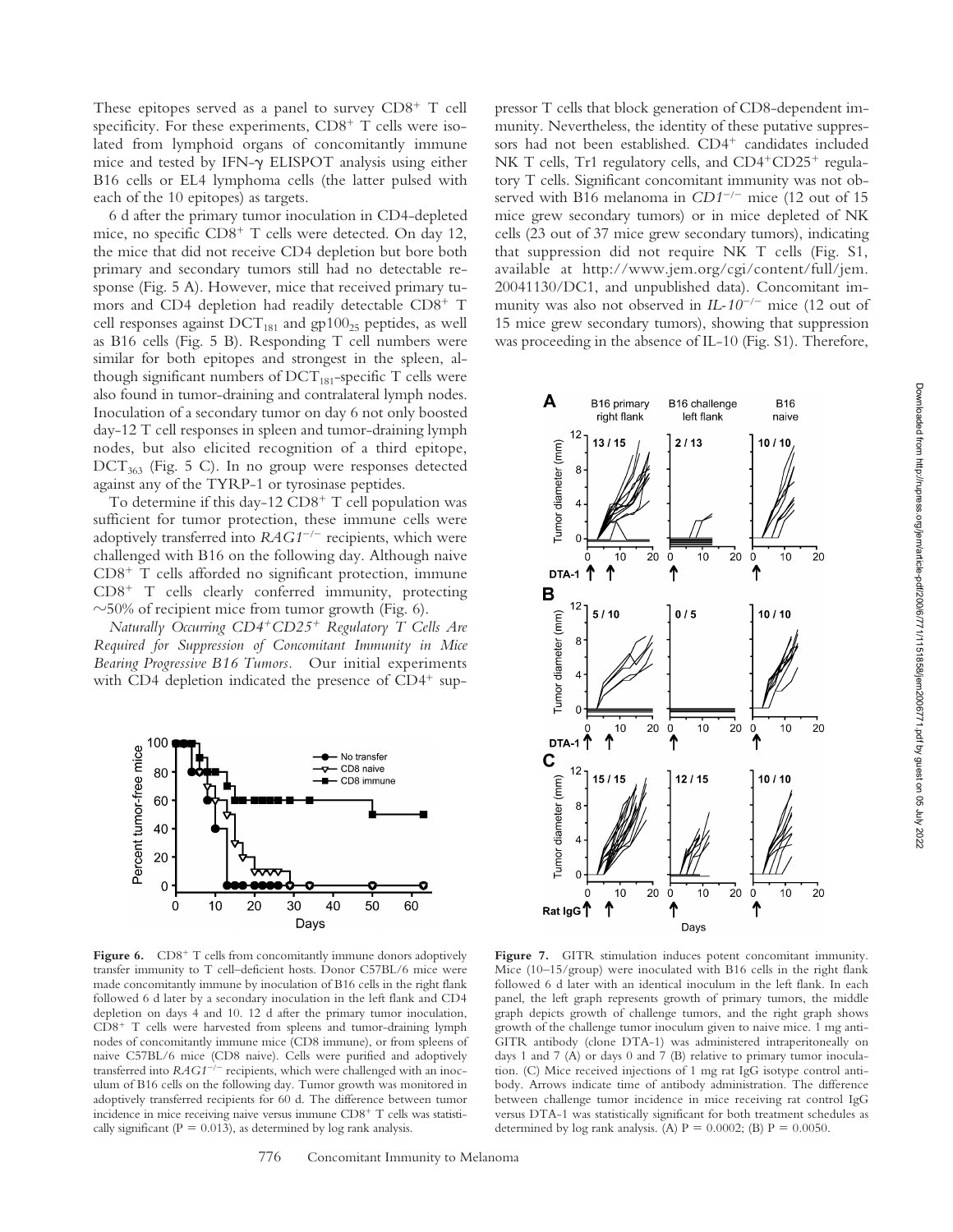we undertook a series of experiments to determine if the suppressors were  $CD4+CD25+$  regulatory T cells.

GITR is constitutively expressed on  $CD4^+CD25^+$  suppressor T cells and its ligation by the stimulatory antibody DTA-1 down-regulates suppressor function in vivo (12). Consequently, enhancement of concomitant immunity by DTA-1 would be consistent with a suppressive role for  $CD4+CD25+T$  cells. Mice treated with DTA-1 on days 1 and 7 after primary tumor inoculation demonstrated progressive growth of primary tumors, while mounting concomitant immunity ( $\sim$ 85% protection) against challenge tumors (Fig. 7 A). Similar results were observed when DTA-1 was administered on days 3 and 9 (unpublished data). Interestingly, DTA-1 administration on days 0 and 7 (Fig. 7 B) was especially potent, protecting 50% of mice from primary tumors and 100% of mice from challenge tumors. Although these results suggested that DTA-1 was blocking the function of suppressor T cells in our model, alternate mechanisms involving binding to recently acti-



**Figure 8.** Single-dose cyclophosphamide induces concomitant immunity when administered 4 d before primary tumor inoculation. (A) Mice (10/group) were treated with cyclophosphamide on day  $-4$ , inoculated with B16 cells in the right flank on day 0, and reinoculated with B16 in the left flank on day 6. The left graph represents growth of primary tumors, the middle graph depicts growth of challenge tumors, and the right graph shows growth of the challenge tumor inoculum in naive mice that were treated with cyclophosphamide according to the same schedule. (B) Incidence of B16 secondary tumors (left flank) was measured in mice bearing day-6 primary tumors and receiving the following: no treatment or cyclophosphamide treatment on days  $-4$ ,  $-2$ , or 0 relative to primary tumor inoculation. The difference between challenge tumor incidence in untreated mice and those that received cyclophosphamide on day  $-4$  was statistically significant ( $P = 0.002$ ) as determined by log rank analysis.

vated CD8<sup>+</sup> or CD4<sup>+</sup>CD25<sup>-</sup> T cells, which also express GITR, could not be ruled out.

Cyclophosphamide has been implicated in selective toxicity to suppressor T cells induced during tumor growth  $(23, 29, 30)$  and, more recently, to  $CD4+CD25+T$  cells (31). Therefore, cyclophosphamide-induced concomitant immunity would also support involvement of CD4  $CD25<sup>+</sup>$  suppressor T cells. The drug was tested at various early time points, according to the doses used by North et al.  $(23)$ , to decrease collateral toxicity to  $CD8<sup>+</sup>$  effectors. Administration of cyclophosphamide 4 d before inoculation of B16 primary tumors induced concomitant immunity (90% protection) and had no effect on growth of primary tumors or control tumors in naive mice (Fig. 8 A). Effects on concomitant immunity were schedule dependent, as treatment on day 2 only induced 40% protection and treatment on day 0 induced no protection (Fig. 8 B).

To confirm that  $CD4+CD25+T$  cells are the suppressors of concomitant immunity,  $RAG1^{-/-}$  hosts were partially reconstituted with naive  $CD8<sup>+</sup>$  T cells mixed with various purified  $CD4^+$  populations from naive C57BL/6 mice. Concomitant immunity was assessed by inoculation of B16 primary and challenge tumors. As predicted, similar to mice that had received no cell transfer (Fig. 9 A), mice reconstituted with  $CD8<sup>+</sup>$  cells combined with the entire  $CD4<sup>+</sup>$ compartment did not mount immunity (Fig. 9 B), consistent with the presence of active suppressors. In contrast, mice that had received a  $CD4^+$  population depleted of  $CD25^+$ cells primed strong immunity (89% protection) against secondary tumors (Fig. 9 C). Immunity in this group was potent enough that it also affected growth of the primary tumors: 6/15 primary tumors were rejected and 7/15 demonstrated reduced growth after day 12. Conversely, mice reconstituted with  $CD8^+$  T cells and the  $CD4^+CD25^+$ T cell population had very rapid growth of primary tumors and required early sacrifice (Fig. 9 D). These results confirm the suppressive role of  $CD4+CD25+T$  cells in priming of concomitant immunity. Interestingly, mice transferred with naive  $CD8<sup>+</sup>$  T cells alone were not able to mount concomitant immunity, indicating a requirement for  $CD4^+$  T cell help in *RAG1<sup>-/-</sup>* hosts, in contrast with wild-type C57BL/6 hosts (see  $CD8<sup>+</sup>$  T Cells from Concomitantly Immune Mice Recognize Melanocyte Differentiation Antigens and Adoptively Transfer Tumor Immunity).

Having demonstrated that  $CD4+CD25+$  T cells could suppress priming of concomitant immunity, we wished to determine if this suppressor population required preexposure to tumor for function. For this experiment, preactivated  $CD8<sup>+</sup>$  effectors were isolated from concomitantly immune donors and combined with each of three putative  $CD4^+$  T cell suppressor populations:  $CD4^+CD25^+$  cells from naive C57BL/6 donors, CD4+CD25+ cells from day-12 tumor-bearing donors, or CD4+CD25<sup>-</sup> cells from day-12 tumor-bearing donors. These individual populations were cotransferred into *RAG1<sup>-/-</sup>* recipients, which were challenged with B16 tumor cells 1 d later. Although we observed moderate tumor protection (33%) in mice receiving immune  $CD8<sup>+</sup>$  T cells alone, immunity was com-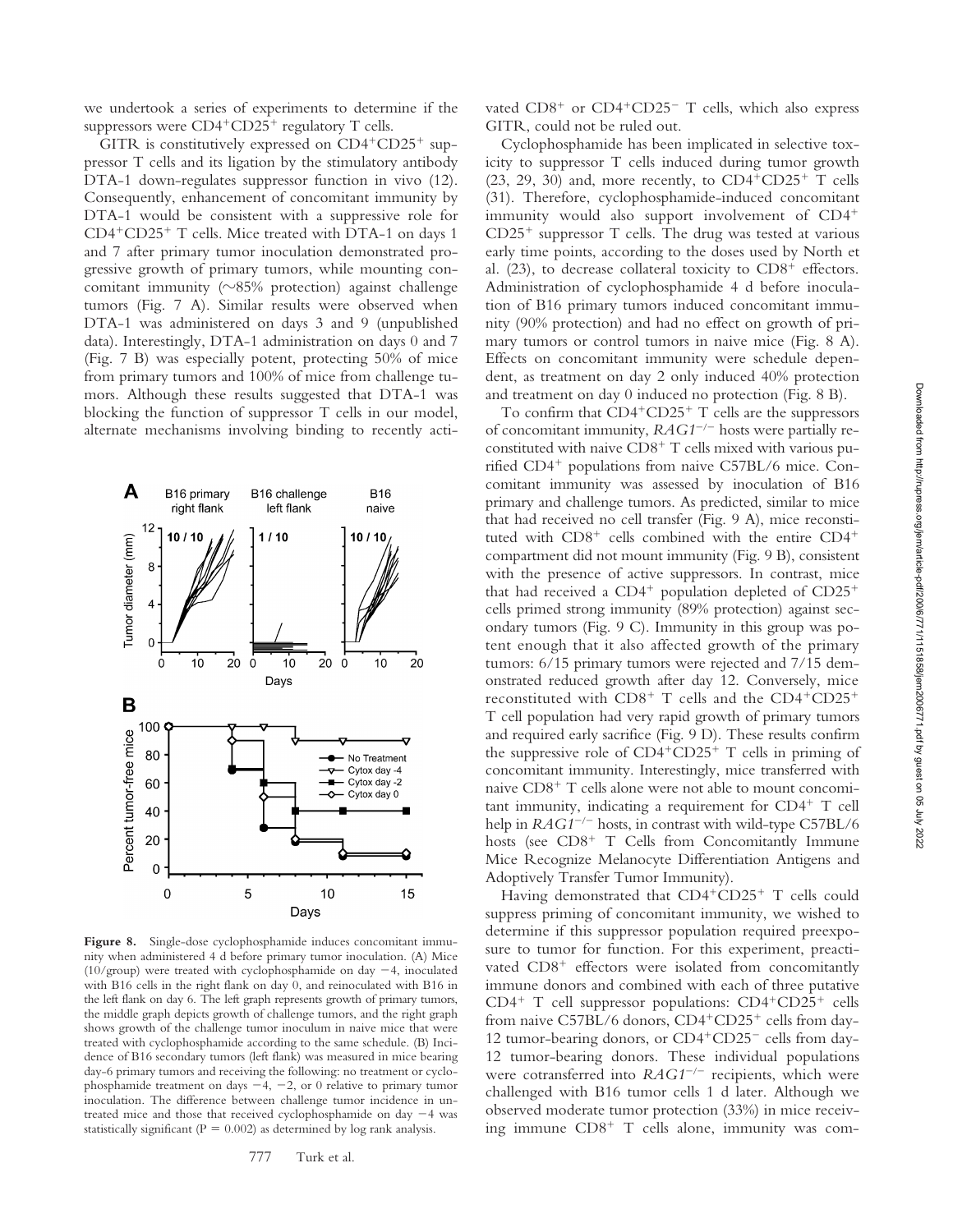

Figure 9. CD4<sup>+</sup>CD25<sup>+</sup> T cells suppress priming of concomitant immunity. *RAG1<sup>-/-</sup>* mice were adoptively transferred with various populations of naive T cells from C57BL/6J donor mice as follows: (A) no cells, (B) CD8<sup>+</sup> and CD4<sup>+</sup> T cells, (C) CD8<sup>+</sup> and CD4<sup>+</sup>CD25<sup>-</sup> T cells, (D) CD8<sup>+</sup> and CD4+CD25+ T cells, or (E) CD8+ T cells alone. Adoptively transferred mice were inoculated with primary B16 tumors on day 1, followed by challenge tumors on day 7. In each panel, the left graph depicts growth of primary tumors and the right graph depicts growth of challenge tumors in the same mice. In D, the experiment was terminated 8 d after tumor challenge because growth of primary tumors was too rapid. Five out of nine tumors had already appeared by day 9.

pletely abolished in mice cotransferred with naive CD4  $CD25<sup>+</sup>$  T cells, at a suppressor/effector ratio of 1:12, demonstrating that regulatory T cell precursors are naturally occurring in naive C57BL/6 host (Fig. 10). Interestingly,  $CD4+CD25+$  T cells from tumor-bearing mice did not suppress with the same efficiency as naive  $CD4+CD25+T$ cells, although this difference did not reach statistical significance (Fig. 10 A). In addition, CD4<sup>+</sup>CD25<sup>-</sup> T cells taken from tumor-bearing mice did not function as suppressors, but rather slightly enhanced tumor rejection (Fig. 10, A and B).

# **Discussion**

Historically, concomitant tumor immunity has been described for hosts bearing immunogenic tumors, including tumors from outbred animals (1, 2, 32), methylcholanthrene-induced tumors (4, 33–35), and virally transformed models (36, 37). This response was shown to be complex, with immunity decaying when primary tumors reached large sizes (3, 33, 34, 36). The work of North et al.  $\sim$ 20 yr ago carefully characterized the immune response to Meth A fibrosarcoma as an equilibrium between tumor-induced  $CD8<sup>+</sup>$  effector and  $CD4<sup>+</sup>CD5<sup>+</sup>$  suppressor T cells (3, 8). Nevertheless, concomitant immunity has not been characterized for poorly immunogenic tumors of spontaneous origin. Resistance to a second inoculum of Madison lung carcinoma and Lewis lung carcinoma has been examined (20,

38), but immunological mechanisms were not directly implicated, and it remained unclear if growth of such tumors could prime host immunity.

In addition to extending this phenomenon to a poorly immunogenic tumor, the present description of concomitant immunity to B16 melanoma demonstrates possible fundamental differences between strongly and poorly immunogenic tumors. Concomitant immunity to B16 does not occur as a result of progressive tumor growth alone, but rather only as a result of progressive tumor growth in the absence of  $CD4^+$  suppressor T cells. These suppressors come from naturally occurring  $CD4+CD25+$  regulatory T cells present de novo in the naive host and are capable of blocking concomitant immunity at both priming and effector phases. GM-CSF production by otherwise poorly immunogenic tumor cells can induce resistance to a second tumor inoculum, although this phenomenon is likely to occur by mechanisms other than simply overcoming suppression, such as enhancing APC recruitment and/or functionality. This supposition is supported by the observation that depletion of  $CD4<sup>+</sup>$  suppressors further augments the immune response in mice bearing B16-GMCSF primary tumors. Growth of primary B16-GMCSF tumors is strongly dependent on the presence of  $CD4^+$  T cells, with  $CD4$ depletion resulting in CD8-dependent rejection of even primary tumors. Therefore, B16-GMCSF may require a basal level of suppressor T cell function to evade immune recognition.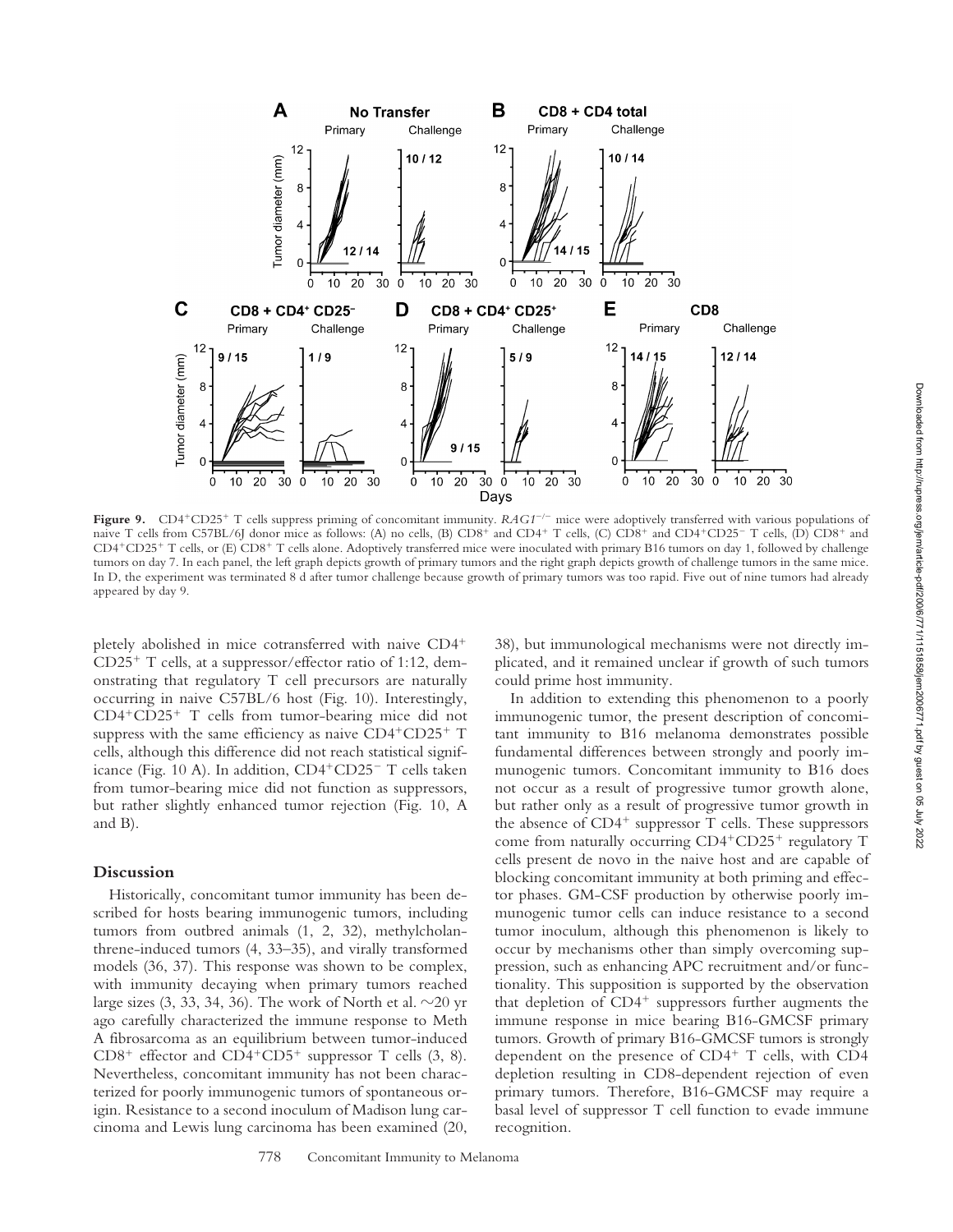

**Figure 10.** CD4<sup>+</sup>CD25<sup>+</sup> T cells from naive mice suppress preactivated effectors of concomitant immunity. CD8 immune T cells were generated as described in Fig. 6. (A) Incidence of B16 tumors in *RAG1<sup>-/-</sup>* mice that had been previously (day  $-1$ ) reconstituted with CD8 immune T cells or CD8 immune T cells mixed with various potential suppressor populations as follows: naive  $CD4+CD25+T$  cells,  $CD4+CD25+T$  cells from day-12 tumor-bearing mice, or CD4<sup>+</sup>CD25<sup>-</sup> T cells from day-12 tumor-bearing mice. As determined by log rank analysis, the difference between tumor incidence in mice receiving immune CD8 cells alone and those receiving immune CD8 cells combined with naive  $CD4+CD25+T$ cells was statistically significant ( $P = 0.0026$ ). However, there was no statistical difference for mice cotransferred with tumor-bearing CD4 CD25<sup>-</sup> T cells (P = 0.992) or tumor-bearing CD4<sup>+</sup>CD25<sup>+</sup> T cells (P = 0.677). Naive versus tumor-bearing  $CD4^+CD25^+$  T cells did not reach statistical significance ( $P = 0.0729$ ). (B) Tumor growth curves depicting growth rates of individual tumors in each group of adoptively transferred mice.

Before this paper, concomitant tumor immunity models had not been characterized with regard to antigen specificity. In the B16 model, we demonstrate that progressive tumor growth elicits immunity to melanocyte differentiation autoantigens. The number of individual  $CD8<sup>+</sup>$  T cells recognizing any single epitope was modest compared with what might be achieved through active vaccination, and

certainly much less than observed after immunity to viruses or bacteria. However, the  $gp100_{25}$  and  $DCT_{181}$  epitopes have been described previously as B16 tumor rejection antigens (24, 25, 39, 40), and it is most likely that the entire population of  $CD8<sup>+</sup>$  T cells recognizing multiple shared tumor antigens mediates the potent concomitant immunity that we observe. Furthermore, the presence of cross-reactive immunity to a different melanoma, but not to nonmelanomas, supports the argument that rejection antigens include shared melanocyte differentiation antigens. The fact that JBRH melanoma is not completely rejected suggests that immunity is also directed against antigens specific to B16 and that B16-specific  $CD8<sup>+</sup>$  T cells are required for complete tumor rejection.

Because these experiments were terminated within  $\sim$ 3 wk due to primary tumor size, we were not able to further characterize autoimmunity (manifested as hypopigmentation of coat) or immunological memory. Memory T cell responses against melanoma differentiation autoantigens have been characteristically difficult to obtain through vaccination (unpublished data). Surgical resection of primary tumors may facilitate future studies of autoimmunity and memory by prolonging the lifespan of tumor-bearing hosts. Postsurgical tumor immunity has been described for highly immunogenic tumors, in many cases with potency exceeding concomitant immunity (20). This comparison remains to be defined for a poorly immunogenic tumor.

Unexpectedly, priming of concomitant immunity in immune competent mice was only partially reduced in the absence of  $CD4^+$  T cell help. However, this result may reflect the regeneration of small numbers of  $CD4^+$  T cells between antibody depletions because *RAG1<sup>-/-</sup>* mice lacking  $CD4^+$  T cells were not able to mount concomitant immunity. Alternatively, local help may be provided by inflammation at the tumor site, and the lack of immunity in RAG1<sup>-/-</sup> hosts may reflect a difference in antigen-presenting capabilities between these two strains.

Depletion of  $CD25<sup>+</sup>$  cells by treatment with PC61 mAb has been shown previously to break immunological unresponsiveness to highly immunogenic and, to a lesser extent, poorly immunogenic tumors (41, 42). PC61 pretreatment of naive mice has been reported to significantly reduce growth of B16 tumors by mechanisms that appeared to involve combinations of NK cells and  $CD8<sup>+</sup>$  T cells (15) or  $CD4^+$  and  $CD8^+$  T cells (41); however, it remains unclear if relevant  $CD8<sup>+</sup>$  populations were nonspecifically activated. Our model of concomitant immunity illustrates that, in addition to  $CD4+CD25+T$  cell elimination, progressive tumor growth is required for generation of tumor-specific  $CD8<sup>+</sup>$  T cells and tumor immunity.

In our hands, pretreatment of mice with PC61 mAb was associated with variable growth of primary tumors and CD4<sup>+</sup> T cell–mediated rejection of  $\sim$ 20–40% of control tumors, which made it difficult to assess the role of primary tumor growth in rejection of secondary tumors (unpublished data). In addition, treatment with PC61 mAb at later time points was ineffective presumably because of the depletion of activated  $CD8^+$  effectors (14). Rather than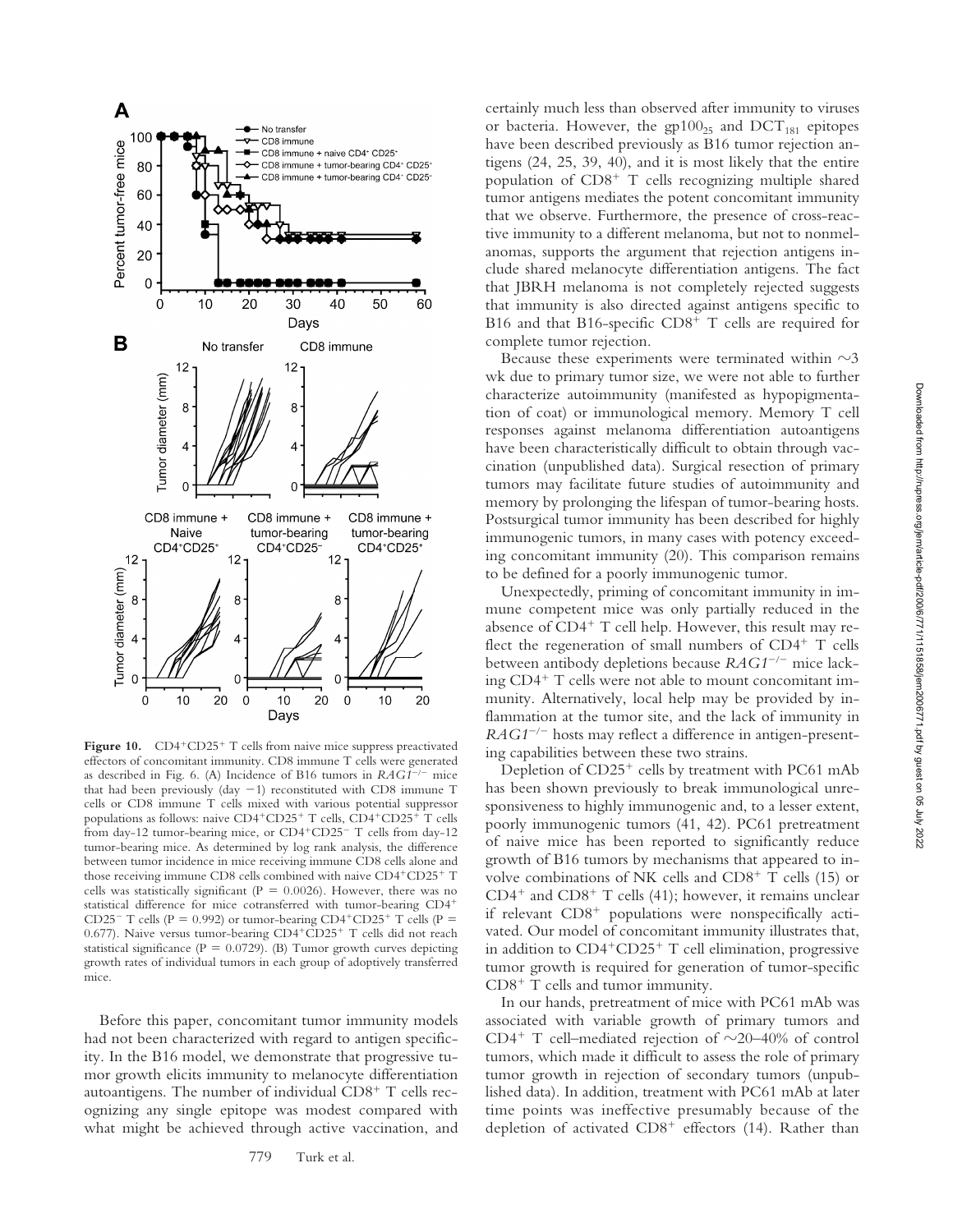PC61, we used GK1.5 mAb, DTA-1 mAb, and cyclophosphamide as tools to block or deplete suppressor T cells. We were interested in DTA-1 mAb because it has been shown previously to block  $CD4+CD25+$  suppressor T cell function in vivo (12). However, more recently, in an allogeneic bone marrow transplant setting, DTA-1 mAb has been shown to act directly on both effector  $CD4^+$  and  $CD8^+$  T cell populations (43). Therefore, although our data are collectively consistent with the notion that DTA-1 acts to inhibit  $CD4+CD25+$  suppressor T cells, potential activation of effector cells is possible, and further experiments are needed to determine which cell populations are responding to DTA-1 in the B16 concomitant immunity model.

Cyclophosphamide has been described previously to deplete suppressor T cells induced by progressive Meth A tumors and other immunogenic tumors (23, 29, 30). More recently, a selective reduction in the proportion of CD4  $CD25<sup>+</sup>$  T cells has been reported in spleens of cyclophosphamide-treated rats (31). We have observed a similar decline in this population in mice on days 4–10 after cyclophosphamide treatment, although other T cell populations are also affected (unpublished data). Because cyclophosphamide had profound effects on concomitant immunity when administered 4 d before the primary tumor, this evidence supports the role for cyclophosphamide through a mechanism of selective toxicity against  $CD4+CD25+$  T cells. However, effects on T cell homeostasis are likely, and further studies are required to examine the exact mechanism of cyclophosphamide function.

The Meth A sarcoma has been shown previously to induce a suppressor population beginning after day 9 of tumor growth (3), and it has been shown recently that human melanoma can be recognized by a line of CD4<sup>+</sup>  $CD25<sup>+</sup>$  regulatory T cells derived from the tumor (44). In addition to suppressor T cell populations, myeloid cells and soluble molecules (e.g., IL-10 and  $TGF-B$ ) have been shown to contribute to suppression of tumor immunity. Although our studies do not rule out the possibility that B16 growth also generates a  $CD4+CD25+$  regulatory T cell population, suppressive CD4+CD25+ or CD4+CD25-T cells could not be transferred from mice bearing day-12 tumors. In fact,  $CD4+CD25+$  T cells taken from these mice appeared to be inefficient suppressors compared with their naive counterparts. This suggests that tumor growth primes a population of activated  $CD4^+$  T cells that participates in tumor immunity, implying that  $CD4+CD25+$ T cells isolated from tumor-bearing mice contain a mixed population with different functions. The fact that CD4+CD25- T cells from tumor-bearing mice did not significantly enhance tumor rejection also supports the conclusion that T helper cells were activated and, therefore, were present in the  $CD4+CD25+$  population. In any case,  $CD4+CD25+T$  cells from naive mice were potent suppressors in vivo after adoptive transfer, without requiring preexposure to tumor. The antigen specificity of the relevant  $CD4+CD25+T$  cells within this population remains to be determined, but the finding that regulatory T cell expansion is driven by presentation of self peptides (45)

780 Concomitant Immunity to Melanoma

presents the intriguing possibility that these cells may recognize melanocyte differentiation antigens. In this case, precursor regulatory T cells might not require a priori activation by tumor because these antigens are already expressed by normal cutaneous melanocytes in hair follicles.

One fundamental characteristic of concomitant immunity to tumors and pathogens is the observation that progression of primary tumors or lesions is unaffected by the developing host immune response. For instance, in the case of concomitant immunity to *Leishmania major*,  $CD4+CD25+T$  cells resident in the primary lesion prevent local immune reactions, while maintaining antigen persistence for priming of systemic immunity (46). In contrast, concomitant immunity to B16 only proceeds in the absence of preexisting host suppressor cells and, therefore, the presence of a local suppressive environment involving  $CD4+CD25+$  T cells only within primary but not challenge tumors is unlikely. Furthermore, significant numbers of tumor-reactive, specific  $CD8<sup>+</sup>$  T cells are present in lymph nodes draining primary tumors, suggesting that primary tumors can be vulnerable to host immunity under the right circumstances. Indeed, we have observed decreased growth of primary tumors in mice with certain types of concomitant immunity, particularly in those treated with DTA-1 mAb and in T cell–reconstituted *RAG1<sup>-/-</sup>* mice lacking only the  $CD4+CD25+$  population. DTA-1 mAb might activate effector cells in addition to inhibiting suppressors, whereas in the case of *RAG1<sup>-/-</sup>* recipients, emerging T cell homeostasis could skew the response strongly to tumor immunity. Although participation of local CD4- suppressors (such as tumor-associated macrophages) cannot be ruled out, our observation that most primary tumors continue to grow in the face of rejection of challenge tumors likely reflects the fact that these tumors are established with stroma and vasculature before CD8 immunity is primed and, therefore, are more formidable targets for host immunity compared with tumor cells given on day 6. In summary, these studies illustrate the requirements for generating concomitant immunity to a progressive, poorly immunogenic tumor. Our finding that B16 tumors rapidly immunize hosts that lack the  $CD4+CD25+$ regulatory T cell population demonstrates the central role played by these cells in the blockade of tumor immunity in this melanoma model. The fact that this concomitant immune response recognizes melanocyte differentiation antigens is consistent with an important role for shared, unaltered self antigens in rejection of poorly immunogenic, spontaneous tumors.

The authors thank T. Merghoub, H. Uchi, and M.L. Palomba for creation of the LiHa tumor cell line; T. Merghoub and M.Y. Tan for breeding of *CD1<sup>-/-</sup>* mice; and R. Stan for creating this paper.

Support for this work was provided by the National Institutes of Health (NIH) grants R01 CA56821, P01 CA33049, CA59350, and CA47179 (A.N. Houghton). M.J. Turk was supported by NIH training grant T32 CA09149. M.E. Engelhorn was the recipient of a fellowship award from the Cancer Research Institute. J.A. Guevara-Patino received support from Mr. W.H. Goodwin, Mrs. A. Goodwin, the Commonwealth Cancer Foundation for Research,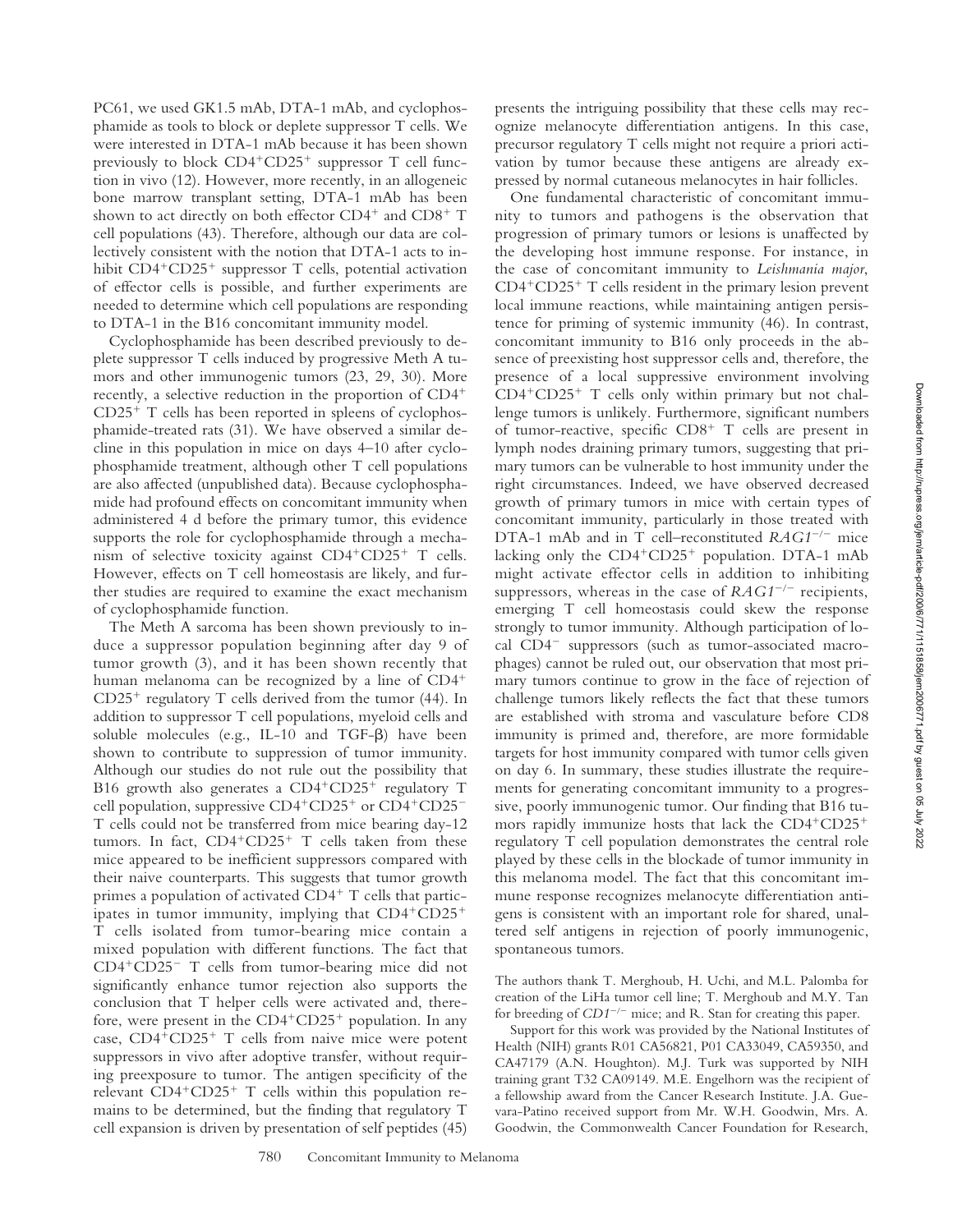and the Experimental Therapeutics Center of MSKCC, and A.N. Houghton has Damon Runyon/Eli Lilly mentorship support. We are grateful to Swim Across America, the Louis & Anne Abrons Foundation, and the Mr. and Mrs. Quentin J. Kennedy Fund.

The authors have no conflicting financial interests.

*Submitted: 7 June 2004 Accepted: 10 August 2004*

## **References**

- 1. Ehrlich, P. 1906. Collected Studies on Immunity. J. Wiley & Sons, London, England.
- 2. Bashford, E., J. Murray, and M. Haaland. 1908. Resistance and susceptibility to inoculated cancer. *In* Third Scientific Report on the Investigations of the Imperial Cancer Research Fund. E. Bashford, editor. Taylor & Francis, London, England. 359–397.
- 3. North, R.J., and I. Bursuker. 1984. Generation and decay of the immune response to a progressive fibrosarcoma. I. Ly- $1+2$ - suppressor T cells down-regulate the generation of Ly-1-2 effector T cells. *J. Exp. Med.* 159:1295–1311.
- 4. Berendt, M.J., R.J. North, and D.P. Kirstein. 1978. The immunological basis of endotoxin-induced tumor regression. Requirement for a pre-existing state of concomitant antitumor immunity. *J. Exp. Med.* 148:1560–1569.
- 5. Berendt, M.J., and R.J. North. 1980. T-cell–mediated suppression of antitumor immunity. An explanation for progressive growth of an immunogenic tumor. *J. Exp. Med.* 151:69–80.
- 6. Bursuker, I., and R.J. North. 1985. Suppression of generation of concomitant antitumor immunity by passively transferred suppressor T cells from tumor-bearing donors. *Cancer Immunol. Immunother.* 19:215–218.
- 7. Bursuker, I., and R.J. North. 1986. Immunological consequences of tumor excision: from active immunity to immunological memory. *Int. J. Cancer.* 37:275–281.
- 8. DiGiacomo, A., and R.J. North. 1986. T cell suppressors of antitumor immunity. The production of  $Ly-1-2+$  suppressors of delayed sensitivity precedes the production of suppressors of protective immunity. *J. Exp. Med.* 164:1179–1192. (published erratum appears in *J. Exp. Med*. 1986. 164:2131)
- 9. Fontenot, J.D., M.A. Gavin, and A.Y. Rudensky. 2003. Foxp3 programs the development and function of CD4 CD25 regulatory T cells. *Nat. Immunol.* 4:330–336.
- 10. Hori, S., T. Nomura, and S. Sakaguchi. 2003. Control of regulatory T cell development by the transcription factor Foxp3. *Science.* 299:1057–1061.
- 11. Sakaguchi, S., N. Sakaguchi, M. Asano, M. Itoh, and M. Toda. 1995. Immunologic self-tolerance maintained by activated T cells expressing IL-2 receptor alpha-chains (CD25). Breakdown of a single mechanism of self-tolerance causes various autoimmune diseases. *J. Immunol.* 155:1151–1164.
- 12. Shimizu, J., S. Yamazaki, T. Takahashi, Y. Ishida, and S. Sakaguchi. 2002. Stimulation of  $CD25(+)CD4(+)$  regulatory T cells through GITR breaks immunological self-tolerance. *Nat. Immunol.* 3:135–142.
- 13. Turk, M.J., J.D. Wolchok, J.A. Guevara-Patino, S.M. Goldberg, and A.N. Houghton. 2002. Multiple pathways to tumor immunity and concomitant autoimmunity. *Immunol. Rev.* 188:122–135.
- 14. Sutmuller, R.P., L.M. van Duivenvoorde, A. van Elsas, T.N. Schumacher, M.E. Wildenberg, J.P. Allison, R.E. Toes, R. Offringa, and C.J. Melief. 2001. Synergism of cytotoxic T

lymphocyte-associated antigen 4 blockade and depletion of  $CD25<sup>+</sup>$  regulatory T cells in antitumor therapy reveals alternative pathways for suppression of autoreactive cytotoxic T lymphocyte responses. *J. Exp. Med.* 194:823–832.

- 15. Shimizu, J., S. Yamazaki, and S. Sakaguchi. 1999. Induction of tumor immunity by removing  $CD25 + CD4 + T$  cells: a common basis between tumor immunity and autoimmunity. *J. Immunol.* 163:5211–5218.
- 16. Groux, H., A. O'Garra, M. Bigler, M. Rouleau, S. Antonenko, J.E. de Vries, and M.G. Roncarolo. 1997. A CD4 T-cell subset inhibits antigen-specific T-cell responses and prevents colitis. *Nature.* 389:737–742.
- 17. Terabe, M., S. Matsui, N. Noben-Trauth, H. Chen, C. Watson, D.D. Donaldson, D.P. Carbone, W.E. Paul, and J.A. Berzofsky. 2000. NKT cell-mediated repression of tumor immunosurveillance by IL-13 and the IL-4R-STAT6 pathway. *Nat. Immunol.* 1:515–520.
- 18. Moodycliffe, A.M., D. Nghiem, G. Clydesdale, and S.E. Ullrich. 2000. Immune suppression and skin cancer development: regulation by NKT cells. *Nat. Immunol.* 1:521–525.
- 19. Sonoda, K.H., and J. Stein-Streilein. 2002. Ocular immune privilege and CD1d-reactive natural killer T cells. *Cornea.* 21: S33–S38.
- 20. Gorelik, E. 1983. Concomitant tumor immunity and the resistance to a second tumor challenge. *Adv. Cancer Res.* 39:71–120.
- 21. Sonoda, K.H., M. Exley, S. Snapper, S.P. Balk, and J. Stein-Streilein. 1999. CD1-reactive natural killer T cells are required for development of systemic tolerance through an immune-privileged site. *J. Exp. Med.* 190:1215–1226.
- 22. Hara, I., H. Nguyen, Y. Takechi, B. Gansbacher, P.B. Chapman, and A.N. Houghton. 1995. Rejection of mouse melanoma elicited by local secretion of interleukin-2: implicating macrophages without T cells or natural killer cells in tumor rejection. *Int. J. Cancer.* 61:253–260.
- 23. Awwad, M., and R.J. North. 1988. Cyclophosphamide (Cy)-facilitated adoptive immunotherapy of a Cy-resistant tumour. Evidence that Cy permits the expression of adoptive T-cell mediated immunity by removing suppressor T cells rather than by reducing tumour burden. *Immunology.* 65:87–92.
- 24. Bloom, M.B., D. Perry-Lalley, P.F. Robbins, Y. Li, M. el-Gamil, S.A. Rosenberg, and J.C. Yang. 1997. Identification of tyrosinase-related protein 2 as a tumor rejection antigen for the B16 melanoma. *J. Exp. Med.* 185:453–459.
- 25. Overwijk, W.W., A. Tsung, K.R. Irvine, M.R. Parkhurst, T.J. Goletz, K. Tsung, M.W. Carroll, C. Liu, B. Moss, S.A. Rosenberg, and N.P. Restifo. 1998. gp100/pmel 17 is a murine tumor rejection antigen: induction of "self"-reactive, tumoricidal T cells using high-affinity, altered peptide ligand. *J. Exp. Med.* 188:277–286.
- 26. Scheibenbogen, C., K.H. Lee, S. Stevanovic, M. Witzens, M. Willhauck, V. Waldmann, H. Naeher, H.G. Rammensee, and U. Keilholz. 1997. Analysis of the T cell response to tumor and viral peptide antigens by an IFNgamma-ELISPOT assay. *Int. J. Cancer.* 71:932–936.
- 27. Dranoff, G., E. Jaffee, A. Lazenby, P. Golumbek, H. Levitsky, K. Brose, V. Jackson, H. Hamada, D. Pardoll, and R.C. Mulligan. 1993. Vaccination with irradiated tumor cells engineered to secrete murine granulocyte-macrophage colony-stimulating factor stimulates potent, specific, and longlasting anti-tumor immunity. *Proc. Natl. Acad. Sci. USA.* 90: 3539–3543.
- 28. Kojima, T., K. Yamazaki, Y. Tamura, S. Ogura, K. Tani, J. Konishi, N. Shinagawa, I. Kinoshita, N. Hizawa, E. Yama-